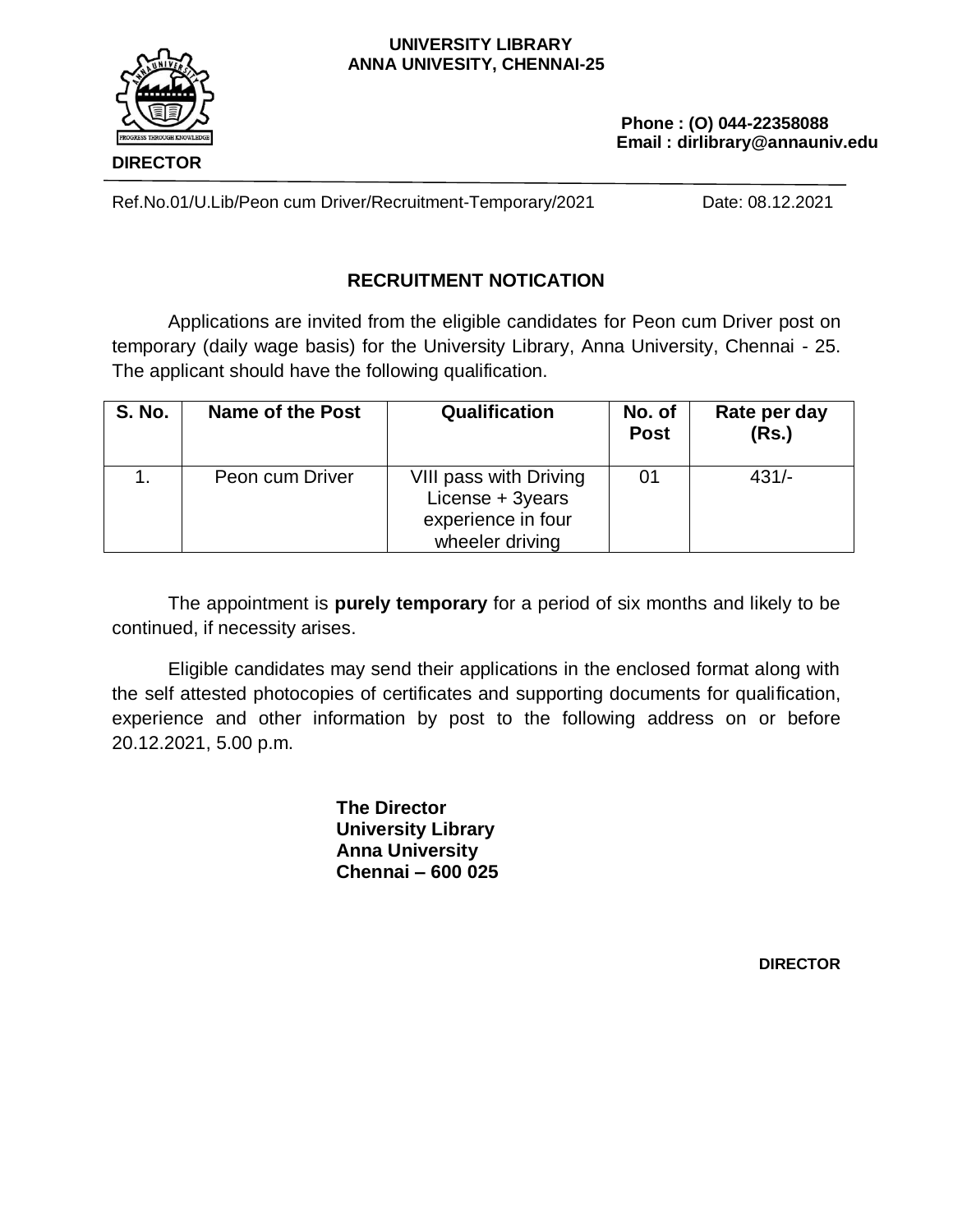### **UNIVERSITY LIBRARY ANNA UNIVERSITY, CHENNAI-25**



### **APPLICATION FOR THE POST OF PEON CUM DRIVER (TEMPORARY-DAILY WAGE BASIS)**

|                | Ref.No.01/U.Lib/Peon cum Driver/Recruitment-Temporary/2021 | Date: 08.12.2021              |                 |  |  |
|----------------|------------------------------------------------------------|-------------------------------|-----------------|--|--|
| 1 <sub>1</sub> | Name (in Block Letters)                                    |                               |                 |  |  |
| 2.             | Date of Birth & Age                                        |                               | Photo           |  |  |
| 3.             | Address for<br>Communication                               |                               |                 |  |  |
| 4.             | E-mail ID                                                  |                               |                 |  |  |
| 5.             | <b>Mobile Number</b>                                       |                               |                 |  |  |
| 6.             | Nationality                                                |                               |                 |  |  |
| 7.             | Aadhaar Number                                             |                               |                 |  |  |
| 8.             | <b>Educational Qualifications:</b>                         |                               |                 |  |  |
|                | Qualification                                              | Name of the<br>School/College | Year of Passing |  |  |
|                |                                                            |                               |                 |  |  |
|                |                                                            |                               |                 |  |  |
| 9.             | Experience                                                 |                               |                 |  |  |
| 10.            | <b>Additional Information</b><br>if any                    |                               |                 |  |  |

## **Declaration**

I hereby declare that the information provided in this application is correct to best of my knowledge and belief, and I am aware that providing wrong information may lead to rejection of my application or termination of my service without any notice, if employed. I am also aware that this application is only for temporary post.

Place:<br>Date: